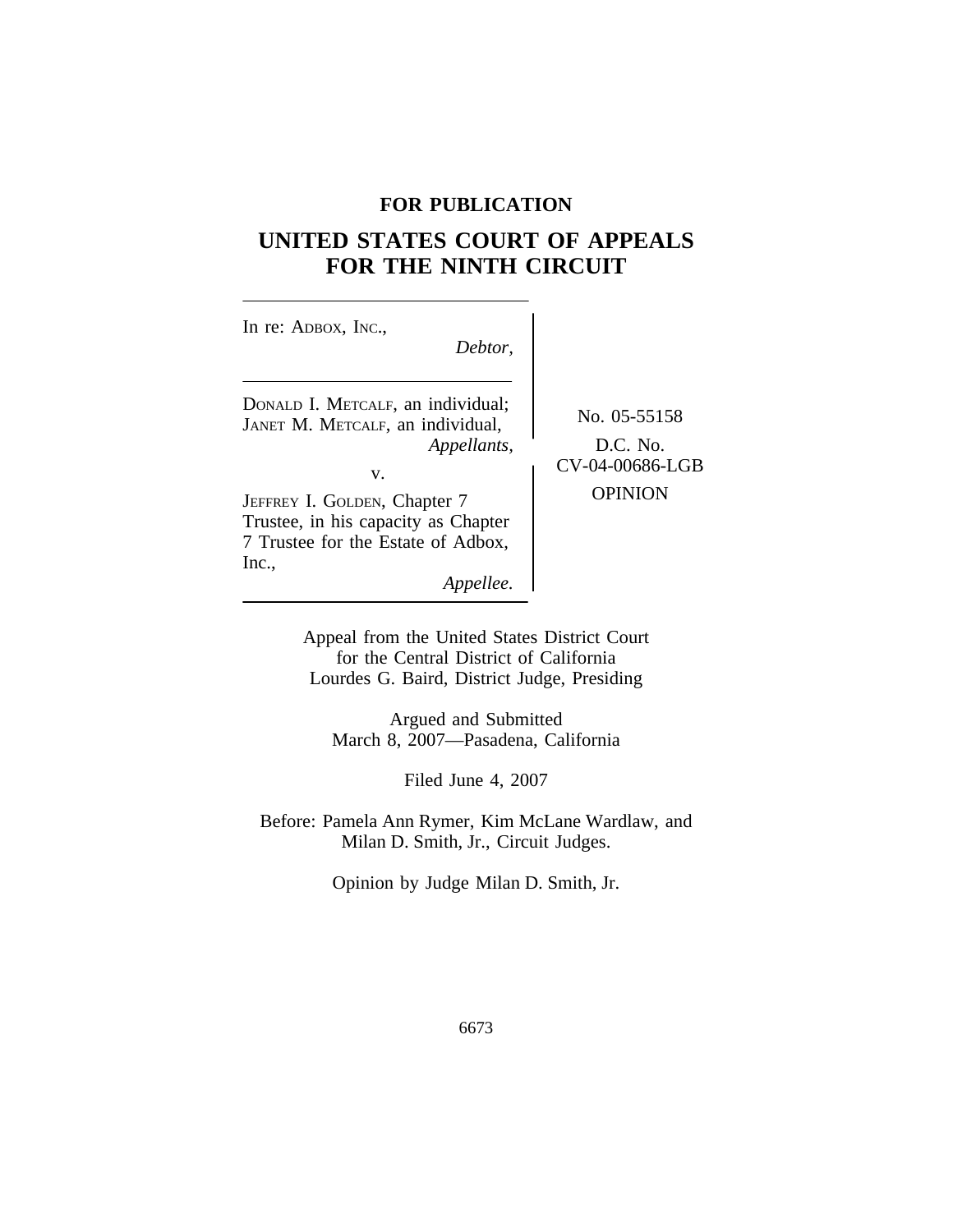# **COUNSEL**

James A. Shalvoy, Manhattan Beach, California, for the defendant-appellants.

Kathleen M. Goldberg, The Law Office of Thomas H. Casey, Inc., Rancho Santa Margarita, California, for the plaintiffappellee.

# **OPINION**

## MILAN D. SMITH, JR., Circuit Judge:

Appellants Donald and Janet Metcalf were the primary financial backers of a start-up company named Adbox, Inc. In 1998, the Metcalfs agreed to sell their interest in Adbox to Christer Wernerdal, but Wernerdal soon failed to make payments required by the sales agreements. Wernerdal brought a lawsuit against the Metcalfs and later took Adbox into bankruptcy. The bankruptcy trustee initiated a preference action to recover a \$21,035.58 payment from Adbox to the Metcalfs, and the Metcalfs filed a counterclaim against the trustee. The Metcalfs argued that the counterclaim was against a proper "opposing party" and that the disputed funds they received were "earmarked" and therefore not part of the bankruptcy estate. The Metcalfs appeal the district court's affirmance of the bankruptcy court's dismissal of the counterclaim and its grant of summary judgment to the trustee in the preference action. We affirm.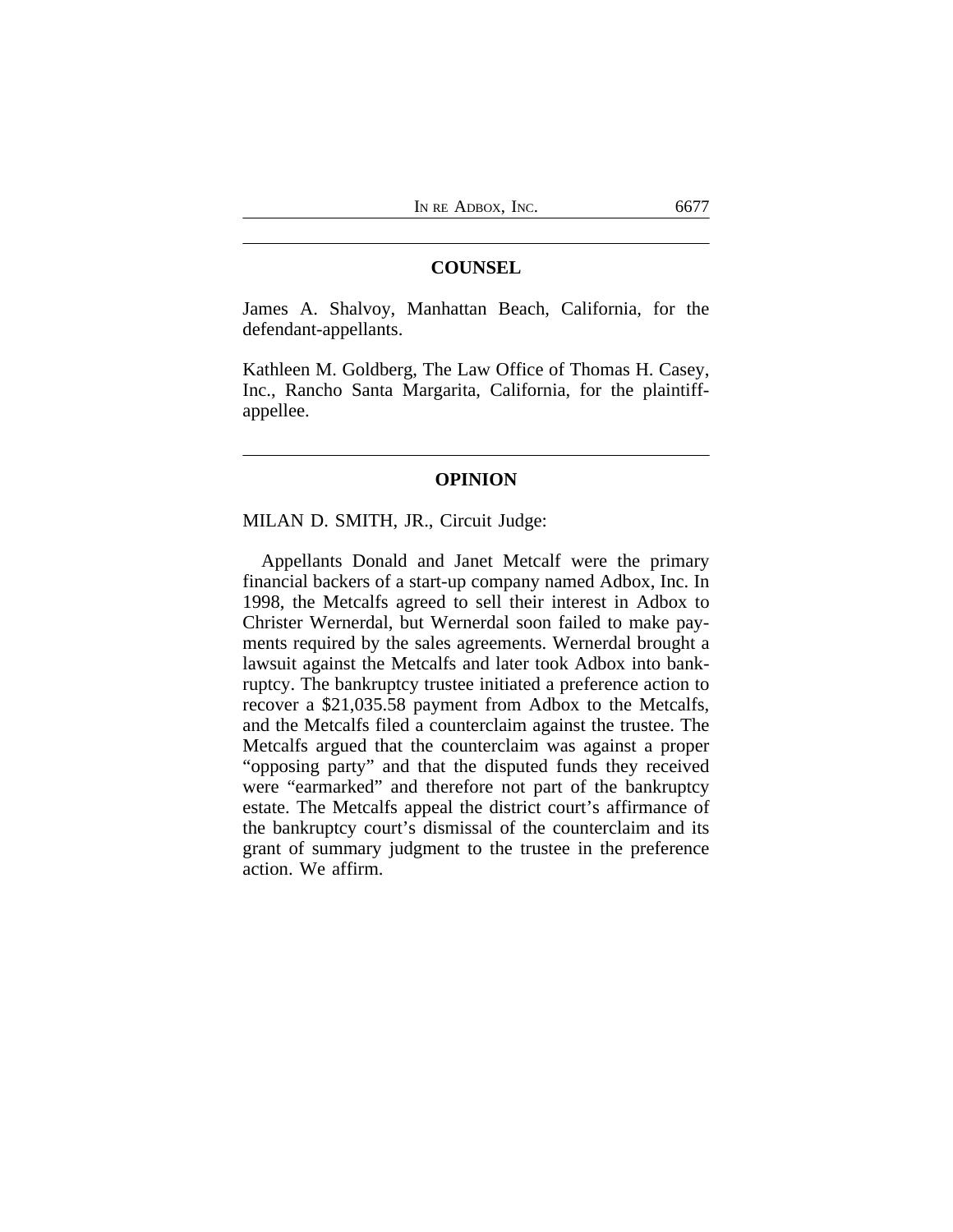## **FACTS AND PRIOR PROCEEDINGS**

The Metcalfs and Wernerdal formed Adbox in 1992. The Metcalfs agreed to pay the company's expenses until it became self-sufficient, and Wernerdal agreed to run the business as a salaried employee. The Metcalfs and Wernerdal jointly operated the business under this arrangement until 1998, when they decided to separate. The parties agreed that Wernerdal would become the sole owner of Adbox and that the Metcalfs would receive \$315,139.36—\$200,000.00 as the purchase price for their interest in Adbox, and \$115,139.36 for the performance of certain consulting services.

Wernerdal then took control of Adbox, but instead of paying the Metcalfs the full amount due under their agreements, Wernerdal and Adbox sued the Metcalfs in Los Angeles Superior Court alleging usury and seeking a declaratory judgment that the consulting agreement was unenforceable. After a two-week bench trial, the court found that the consulting agreement was valid and enforceable, but that it only entitled the Metcalfs to \$97,476.36, rather than the \$115,139.36 originally claimed. The court also found unenforceable the provision of the agreement entitling the Metcalfs to attorney's fees as the "prevailing party" in the litigation. Wernerdal paid the Metcalfs the \$200,000.00 purchase price during the course of the litigation, and Adbox paid the required \$97,476.36 after the trial court's ruling. All parties appealed.

In May 2002, the state appellate court reversed the trial court on the amount due—requiring Adbox to pay the full \$115,139.36 originally claimed—found the attorney's fees provision enforceable, and remanded for a determination of fees and costs. On remand, the trial court ordered Adbox to pay the Metcalfs \$612,684.00 in attorney's fees and costs.

Adbox did not have sufficient funds to pay the difference between the original and modified judgment—\$21,035.58 with interest—or to pay the attorney's fees owed. About that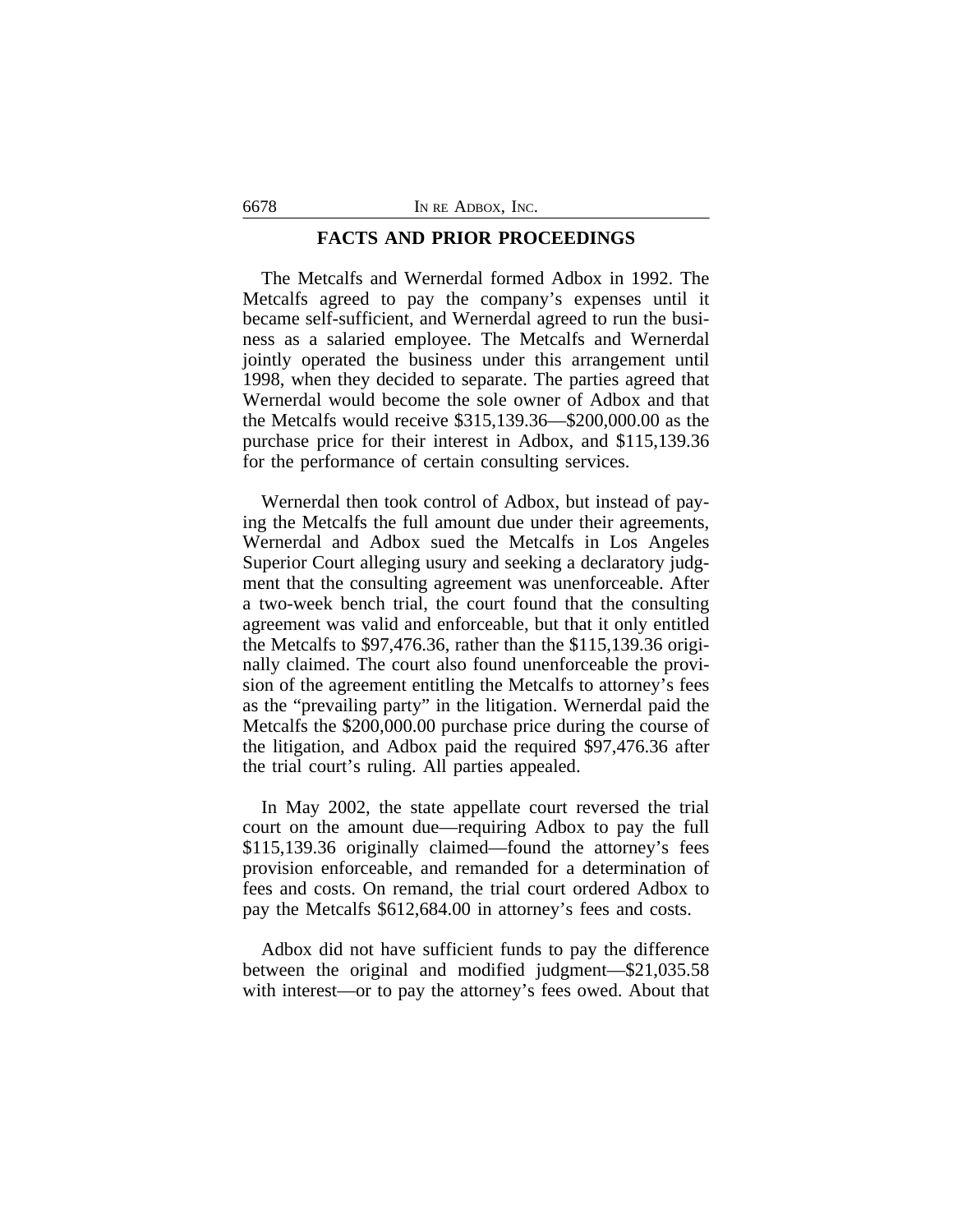| IN RE ADBOX, INC. | 6679 |
|-------------------|------|
|-------------------|------|

time, Wernerdal sought an \$18,000.00 loan from Ulf Ernetoft of Accenta Display Corporation, a Canadian company interested in Adbox's business. Accenta agreed to make the requested loan and deposited \$18,000.00 in Wernerdal's personal account on June 24, 2002. Two days later, Robin Whitburn—Wernerdal's wife—deposited the \$18,000.00 in Adbox's general account. Also on June 26, 2002, Accenta made a separate payment of \$19,500.00 to Adbox.

On June 28, 2002, Adbox paid its court-determined debt to the Metcalfs in a series of transactions. Specifically, it wired \$21,035.58 (the precise amount outstanding under the consulting agreement) to its attorney who, in turn, sent the same amount to the Metcalfs along with a letter explaining that the money was in satisfaction of the "decision of the court of appeals, including the amount of \$17,663.00, plus interest." Adbox did not, however, pay the attorney's fees award.

On September 6, 2002—less than 90 days after the \$21,035.58 payment to the Metcalfs—Wernerdal caused Adbox to file for bankruptcy under Chapter 7 of the Bankruptcy Code in the Central District of California. Appellee Jeffrey I. Golden was appointed trustee of the Adbox bankruptcy estate. In his capacity as trustee, Golden filed a preference action under 11 U.S.C. §§ 547 and 550(a)(1) to recover the \$21,035.58 that Adbox had paid to the Metcalfs. In response, the Metcalfs filed a counterclaim against Golden alleging that Adbox's conduct prior to filing for bankruptcy constituted tortious interference with prospective economic advantage, violation of California Civil Code § 3439, and conspiracy to do so. Golden moved to dismiss the counterclaim and later moved for summary judgment in the preference action. After a hearing on Golden's motion to dismiss the counterclaim, the bankruptcy court construed it as a motion for summary judgment and granted it. After a separate hearing on Golden's motion for summary judgment in the preference action, the bankruptcy court granted that motion as well.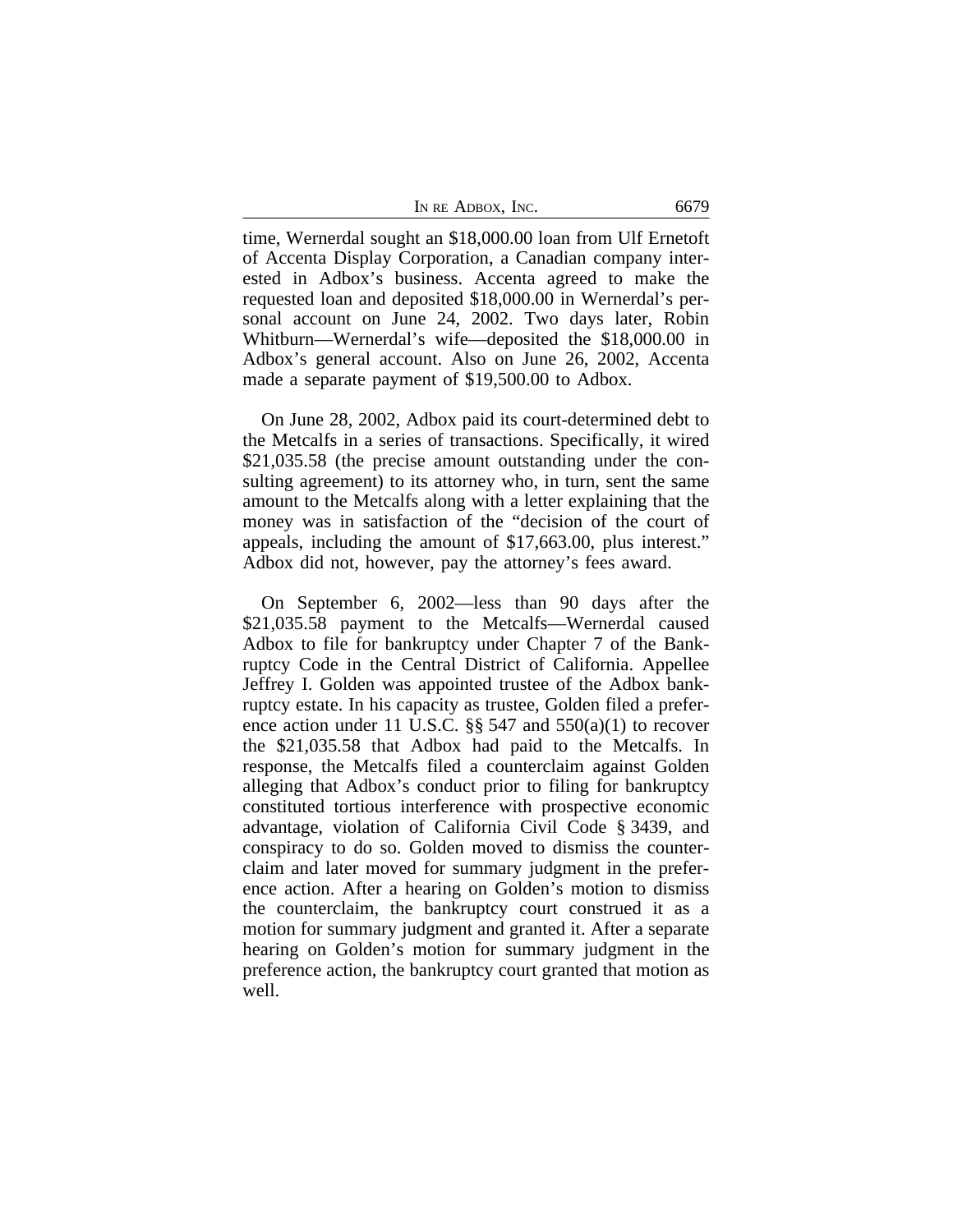The Metcalfs appealed to the district court, and the district court affirmed both rulings. The Metcalfs timely appeal.

# **JURISDICTION AND STANDARD OF REVIEW**

The district court had jurisdiction over the appeal from the bankruptcy court under 28 U.S.C. § 158(a). We have jurisdiction under 28 U.S.C. §§ 158(d) and 1291.

We review the district court's decision on appeal from a bankruptcy court de novo, giving no deference to the district judge's determinations. *In re Onecast Media, Inc.*, 439 F.3d 558, 561 (9th Cir. 2006). We review the bankruptcy court's grant of a motion to dismiss de novo. *In re Hemmeter*, 242 F.3d 1186, 1189 (9th Cir. 2001). We likewise review the grant of a summary judgment de novo. *In re Betacom of Phoenix, Inc.*, 240 F.3d 823, 827-28 (9th Cir. 2001).

## **DISCUSSION**

# **I. Dismissal of the Counterclaim**

**[1]** Federal Rule of Bankruptcy Procedure 7013 and Federal Rule of Civil Procedure 13 govern the propriety of counterclaims in a bankruptcy context. According to Rule 7013:

Rule 13 . . . applies in adversary proceedings, except that a party sued by a trustee or debtor in possession need not state as a counterclaim any claim that the party has against the debtor, the debtor's property, or the estate, unless the claim arose after the entry of an order for relief.

A counterclaim under Rule 13 must be against an "opposing party." Fed. R. Civ. P. 13(a), (b). Thus, a party sued by a trustee may assert a counterclaim against that trustee, but only if the trustee is an "opposing party" within the meaning of Rule 13.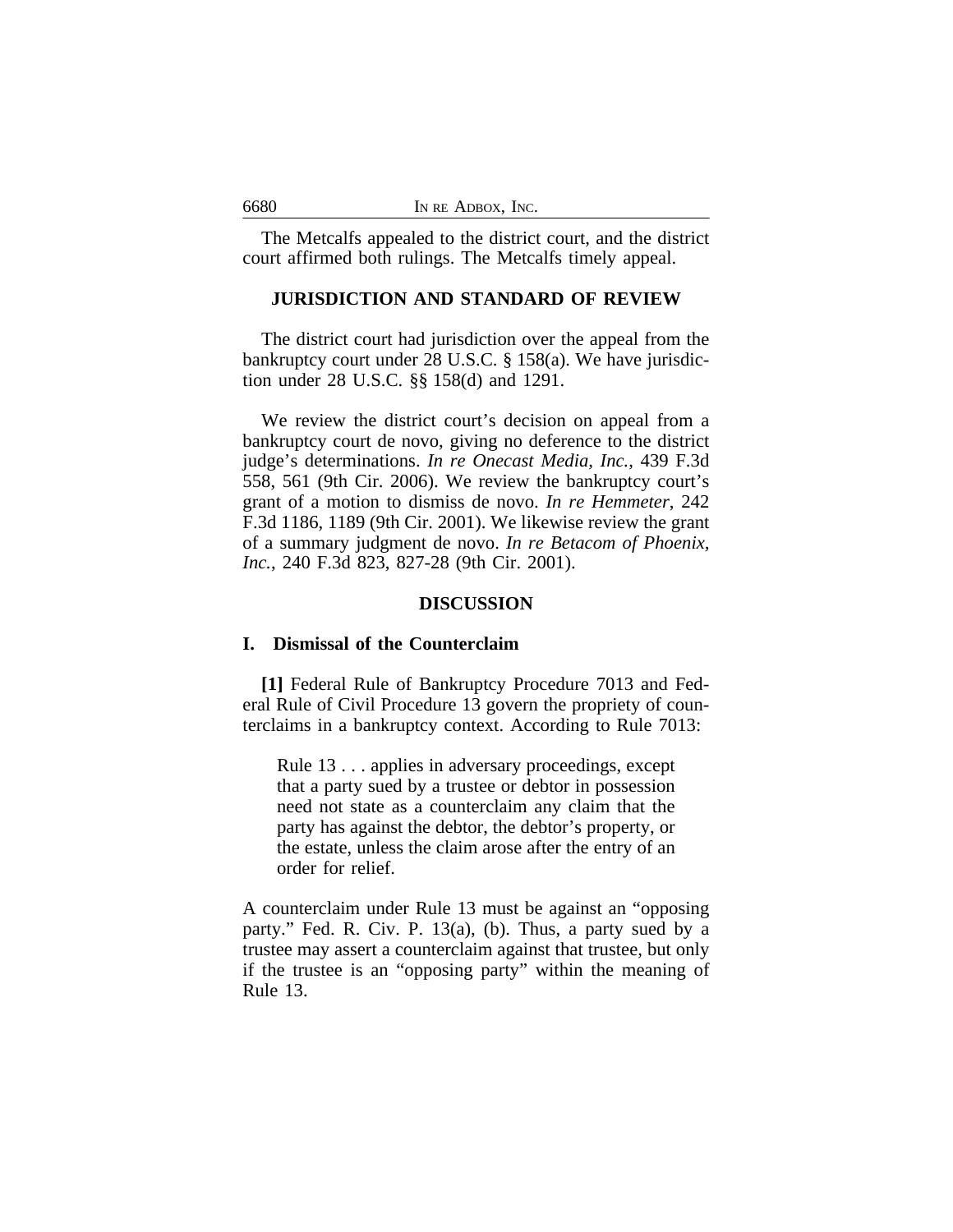IN RE ADBOX, INC. 6681

**[2]** It is well-established that when a party sues in his representative capacity, he is not subject to counterclaims against him in his individual capacity. *See Pioche Mines Consol., Inc. v. Fidelity-Philadelphia Trust Co.*, 206 F.2d 336, 337 (9th Cir.), *cert. denied*, 346 U.S. 899 (1953) (recognizing the "rule that a counterclaim against a trustee in his individual capacity, where he has sued as a fiduciary only, is not permissible inasmuch as it is not a counterclaim against an 'opposing party,' as contemplated by Rule 13"); *see also* 6 Charles Alan Wright, Arthur R. Miller & Mary Kay Kane, Federal Practice and Procedure § 1404 (2d ed. 1990); *cf. Bender v. Williamsport Area Sch. Dist.*, 475 U.S. 534, 543 n.6 (1986) ("Acts performed by the same person in two different capacities are generally treated as the transactions of two different legal personages." (quoting F. James & G. Hazard, Civil Procedure § 11.6 (3d ed. 1985) (internal quotation marks omitted))).

**[3]** The question presented here, however, is whether the trustee is an "opposing party" when he has brought a preference action that belongs to the bankruptcy estate and not to the debtor, but the counterclaim alleges causes of action that could have been brought against the debtor prior to its bankruptcy filing. We hold that he is not. The Metcalfs styled their counterclaim as against Golden "in his capacity as Chapter 7 trustee for the estate of Adbox," but their allegations concerned the conduct of Wernerdal and Adbox prior to Adbox's bankruptcy filing. While the Metcalfs presumably sought to recover from Adbox's assets in bankruptcy, the trustee would have to stand in the shoes of the debtor to defend against the counterclaim. This would be a representative capacity different from the representative capacity in which a trustee brings a preference action, because a preference action belongs specifically to the bankruptcy trustee and could not have been brought by the debtor prior to its bankruptcy filing. Moreover, if the Metcalfs' allegations are correct, and Adbox did transfer assets in order to shield them from its creditors, then it was the trustee's duty to represent the interests of all creditors to the Adbox estate (including the Metcalfs' interest) by recover-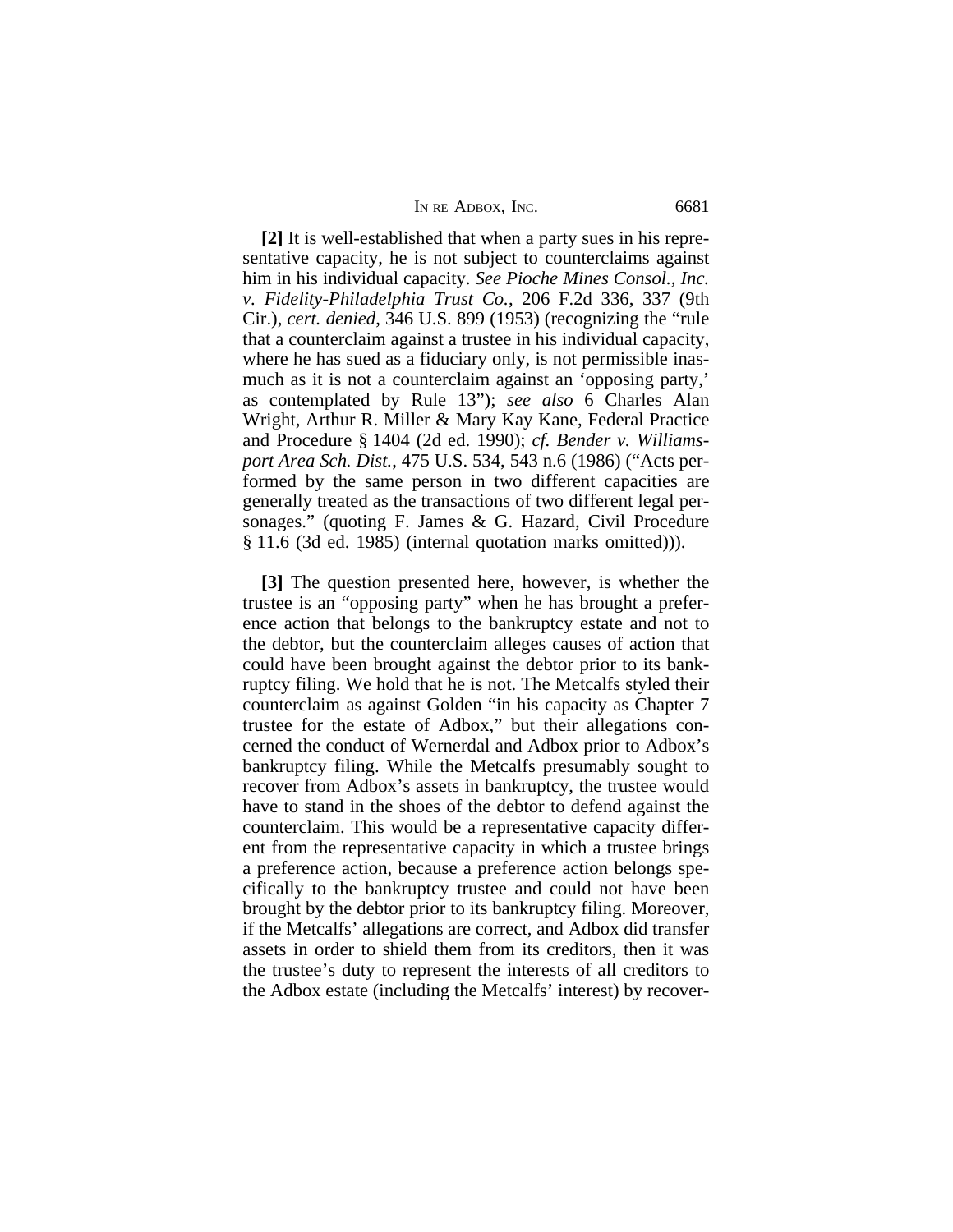| 6682 | IN RE ADBOX. INC. |
|------|-------------------|
|------|-------------------|

ing those assets through a fraudulent transfer action under 11 U.S.C. § 548. In his § 547 preference action, however, the trustee was not representing all of the creditors' interests, but rather the interests of all of the creditors other than the Metcalfs. Therefore, under the allegations of the Metcalfs' counterclaim, the trustee was not an "opposing party" within the meaning of Rule 13 and the counterclaim was properly dismissed.**<sup>1</sup>**

# **II. The Motion for Summary Judgment in the Preference Action**

**[4]** Under 11 U.S.C. § 547 the bankruptcy trustee may recover certain transfers made by the debtor within 90 days before filing for bankruptcy, if the trustee proves:

- (1) a transfer of an interest of the debtor in property;
- (2) to or for the benefit of a creditor;
- (3) for or on account of an antecedent debt;
- (4) made while the debtor was insolvent;
- (5) made on or within 90 days before the date of the filing of the petition; and

(6) one that enables the creditor to receive more than such creditor would receive in a Chapter 7 liquidation of the estate.

<sup>&</sup>lt;sup>1</sup>We do not foreclose the possibility that under different circumstances, Rule 7013 might permit a creditor to bypass the proof of claim process provided by 11 U.S.C. §§ 501-02 and Rule 3001 via a counterclaim, but in this case the district court correctly affirmed the bankruptcy court's dismissal of the counterclaim for failure to satisfy the "opposing party" requirement of Rule 13. *See* Collier on Bankruptcy § 7013.03 (Alan N. Resnick & Henry J. Sommer eds., 15th ed. rev. 2006).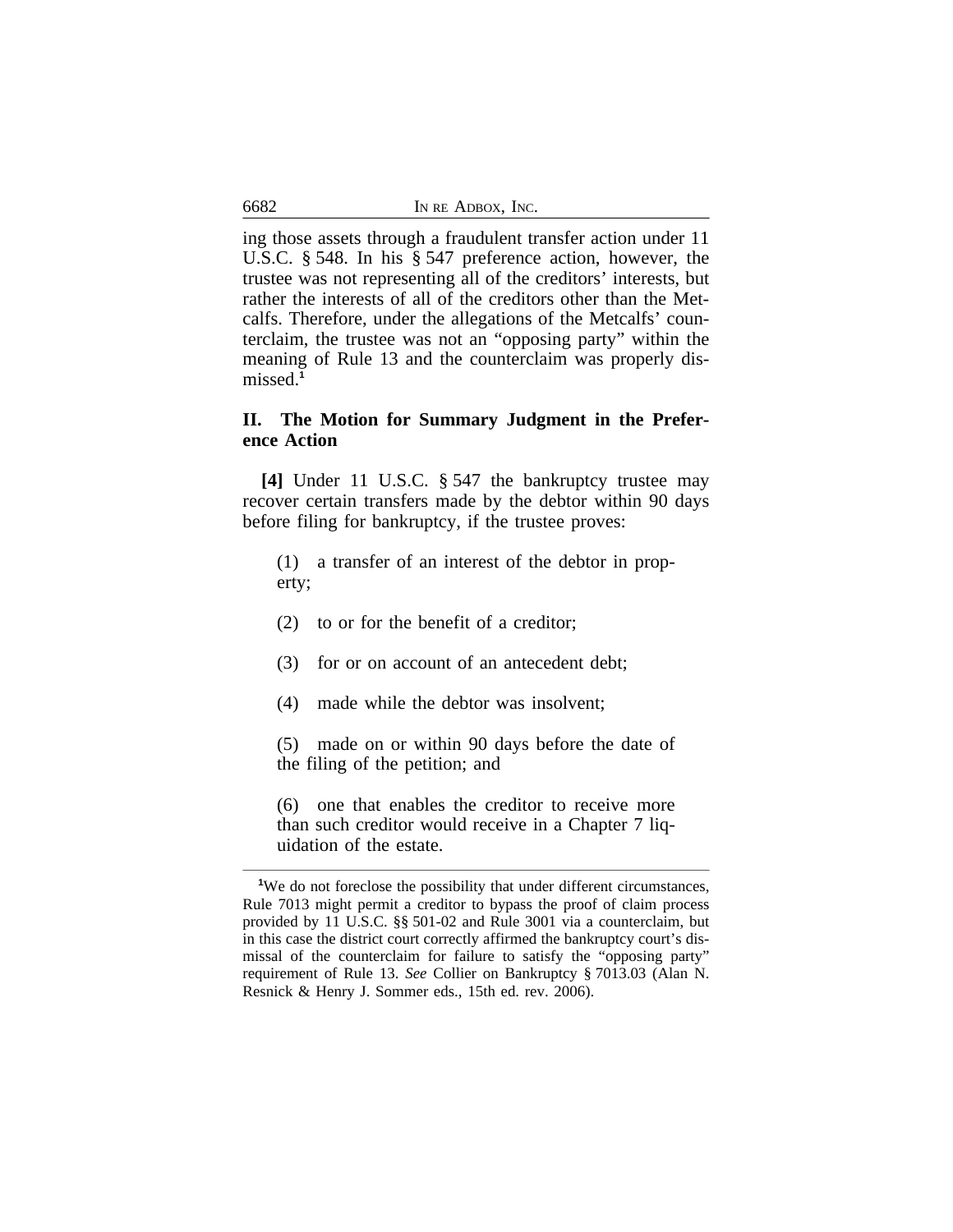| IN RE ADBOX, INC. | 6683 |
|-------------------|------|
|-------------------|------|

*In re Superior Stamp & Coin Co., Inc.*, 223 F.3d 1004, 1007 (9th Cir. 2000) (citing 11 U.S.C. § 547(b)). Such a transfer is known as an "avoidable preference" or a "preferential transfer." *Id.* at 1007-09. The "earmarking doctrine" is a courtmade exception to this rule that applies when a third party advances funds to the debtor subject to an agreement requiring the debtor to use the funds to pay off another creditor. *Id.*; *In re Sierra Steel, Inc.*, 96 B.R. 271, 274 (B.A.P. 9th Cir. 1989). In such circumstances, the funds are deemed "earmarked" and are not considered part the debtor's estate. *Sierra Steel*, 96 B.R. at 274.

# **A. Waiver of an Earmarking Defense**

**[5]** The trustee argues that the Metcalfs waived their earmarking defense entirely by failing to plead it as an affirmative defense in their answer to the preference action complaint. Federal Rule of Civil Procedure 8(a) and (c) provide that a defendant's failure to raise an "affirmative defense" in his answer effects a waiver of that defense. *See Morrison v. Mahoney*, 399 F.3d 1042, 1046 (9th Cir. 2005); 5 Charles Alan Wright, Arthur R. Miller & Mary Kay Kane, Federal Practice & Procedure § 1278 (2d ed. 1990). It is not well-settled, however, whether earmarking is an affirmative defense and therefore waived if not pled in the answer. We have not directly addressed the issue and out-of-circuit cases reach contrary conclusions. *Compare In re Winstar Comm'ns., Inc.*, 348 B.R. 234, 273 (Bankr. D. Del. 2005) (earmarking is an affirmative defense and waived because not pled in the answer), *with In re Libby Int'l., Inc.*, 247 B.R. 463, 467 (B.A.P. 8th Cir. 2000) ("The earmarking doctrine is not strictly an affirmative defense under Section 547(c)," but rather "is derived from an element of the plaintiff's proof . . . ." ), *and In re Int'l Ventures, Inc.*, 207 B.R. 618, 620 (Bankr. E.D. Ark. 1997) ("[T]he earmarking doctrine is not required to be pleaded as an affirmative defense since it is an element of the plaintiff's proof rather than an affirmative defense.") (citations omitted).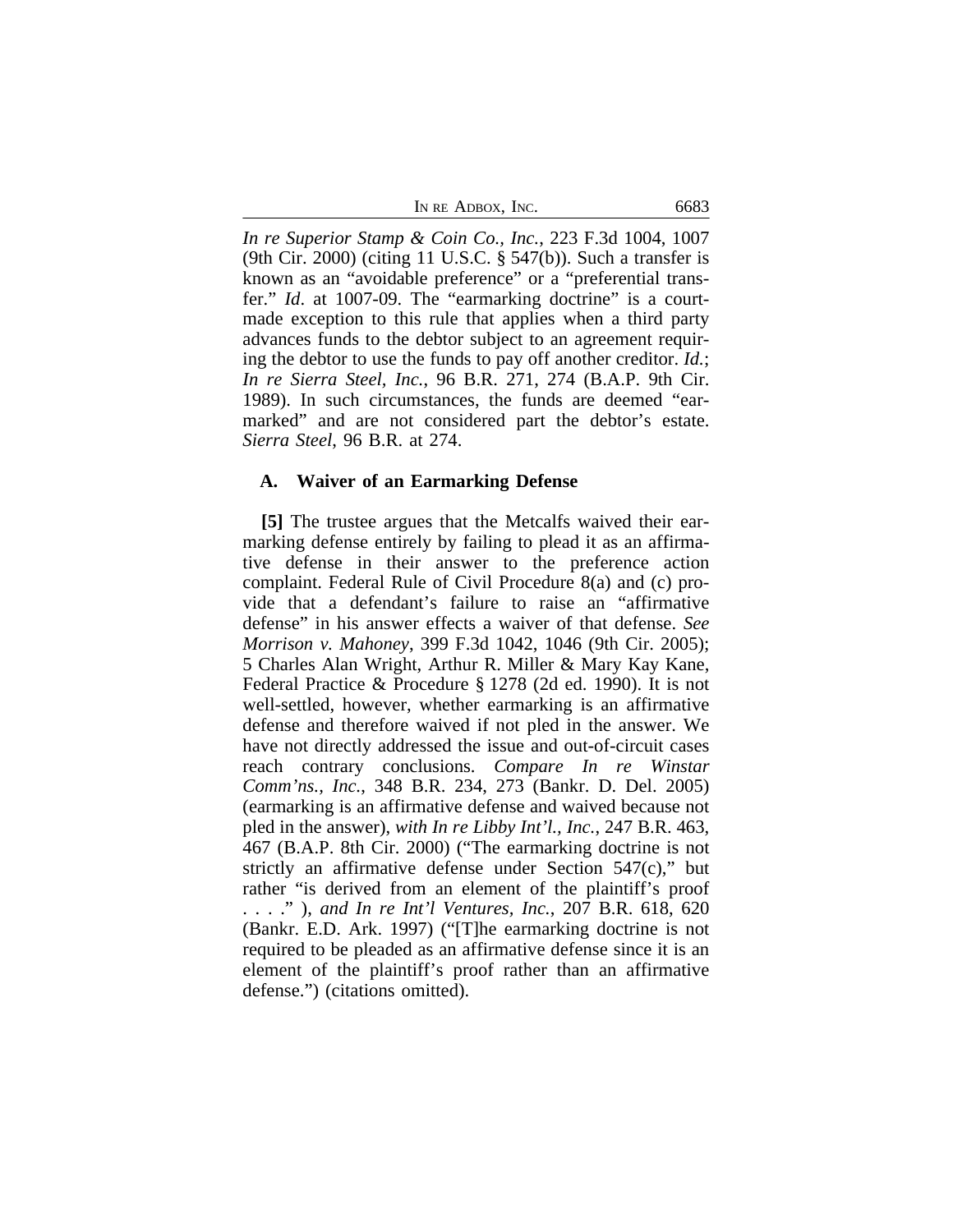| IN RE ADBOX, INC. |  |
|-------------------|--|
|                   |  |

**[6]** The reasoning of the Eighth Circuit's Bankruptcy Appellate Panel in *Libby International* is persuasive, and we adopt it here. Earmarking is not one of the affirmative defenses enumerated in Rule 8, and we decline to construe it as such under Rule 8's residuary clause for "any other matter constituting an avoidance or affirmative defense."<sup>2</sup> Properly understood, the earmarking doctrine is not an affirmative defense under Rule 8, but rather a challenge to the trustee's claim that particular funds are part of the bankruptcy estate under 11 U.S.C. § 547. *See Libby Int'l.*, 247 B.R. at 467. Thus, the Metcalfs did not waive their earmarking defense by failing to plead it in their answer in the preference action.

#### **B. The Burden of Proof for an Earmarking Defense**

**[7]** As the district court noted, there is "substantial confusion" over who bears the burden of proof on an earmarking defense. The Ninth Circuit Bankruptcy Appellate Panel addressed this question in *Sierra Steel*, where it denied an earmarking defense because the defendant "ha[d] not traced the funds to money received by the debtor from [the lender]." 96 B.R. at 275. While the *Sierra Steel* court started from the general principal that the trustee has the burden of establishing that property is part of the bankruptcy estate, it also noted that the funds in question were disbursed from the defendant's general account. *Id*. at 274 n.5. The source of the funds raised the presumption that the funds were property of the bankruptcy estate and the burden of proof accordingly shifted from the trustee—to establish that the funds were part of the estate

Fed. R. Civ. P. 8(c).

6684

<sup>&</sup>lt;sup>2</sup>Rule 8 lists the following as "affirmative defenses" that are waived if not pled in the answer:

accord and satisfaction, arbitration and award, assumption of risk, contributory negligence, discharge in bankruptcy, duress, estoppel, failure of consideration, fraud, illegality, injury by fellow servant, laches, license, payment, release, res judicata, statute of frauds, statute of limitations, [and] waiver.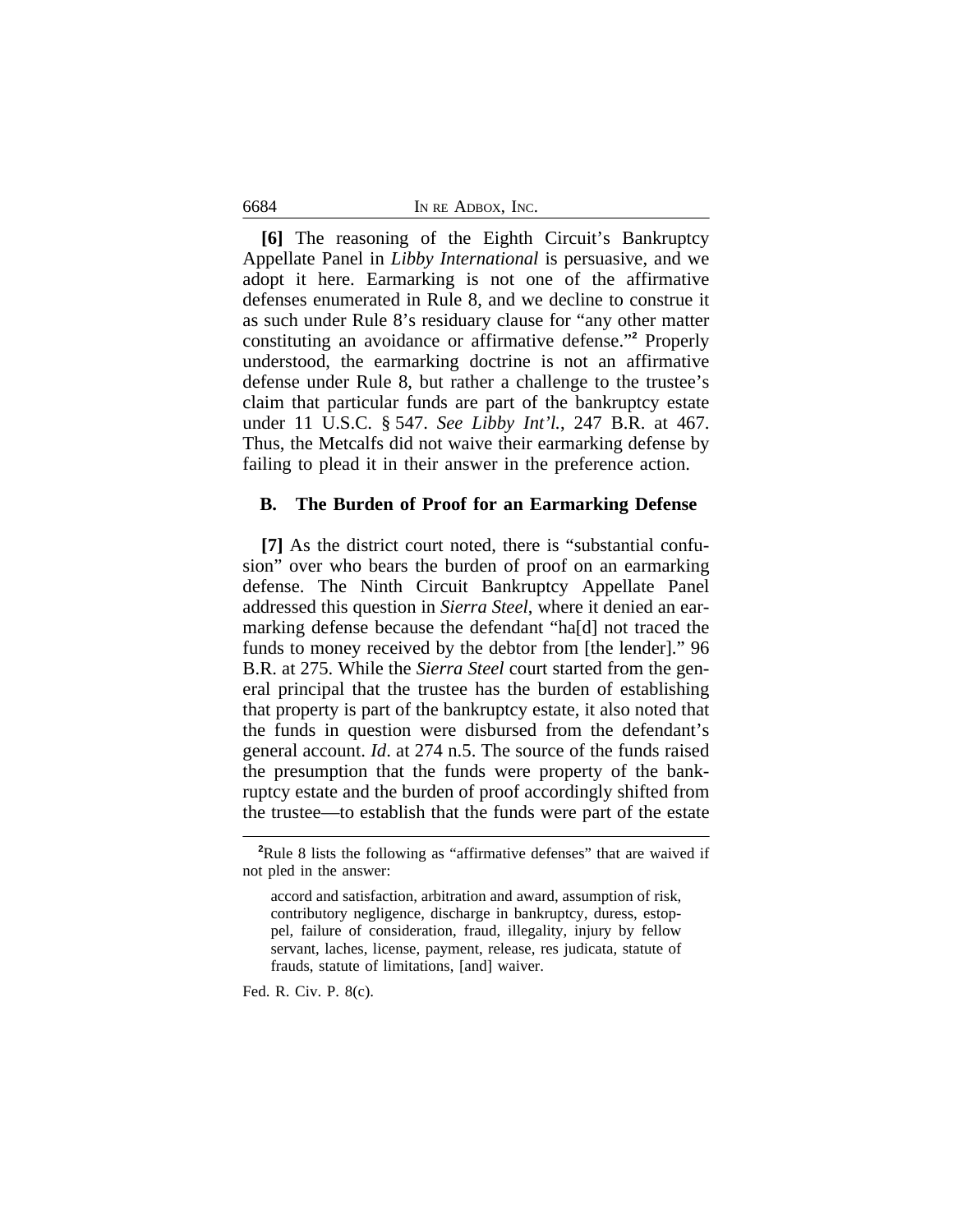| IN RE ADBOX, INC. | 6685 |
|-------------------|------|
|-------------------|------|

—to the defendant—to show that they were not. *Id*. (citing *In re Bullion Reserve of N. Am.*, 836 F.2d 1214, 1217 n.3 (9th Cir. 1988)).**<sup>3</sup>**

**[8]** We follow well-established law in holding that the trustee bears the initial burden of establishing that a transfer is an avoidable preference under § 547. *See Sierra Steel*, 96 B.R. at 274. If, however, the trustee establishes that the transfer of the disputed funds was from one of the debtor's accounts over which the debtor ordinarily exercised total control, we follow the approach of *Sierra Steel* and find that the trustee makes a preliminary showing of an avoidable transfer "of an interest of the debtor" under § 547(b). The burden then shifts to the defendant in the preference action to show that the funds were earmarked.

**[9]** In the present case, the Metcalfs assert an earmarking defense regarding funds first deposited in Adbox's general account and then disbursed to the Metcalfs. Accordingly, while Adbox bore the initial burden of proving that the funds were part of the bankruptcy estate, that burden shifted to the Metcalfs when the funds were deposited into Adbox's general account.

**<sup>3</sup>**After *Sierra Steel*, the Ninth Circuit Bankruptcy Appellate Panel made passing reference to this issue again in *In re Lee*, where it noted that "[i]f [the defendant] were asserting an earmarking defense, it failed to meet its burden to present evidence on such a theory." 179 B.R. 149, 156 n.3 (B.A.P. 9th Cir. 1995) (citing *Sierra Steel*, 96 B.R. at 274-75). While we acknowledge that *In re Lee* may be read to suggest that the defendant always bears the initial burden of proof in an earmarking defense, we do not believe such a reading is proper. *In re Lee* addressed earmarking only as a hypothetical, and moreover, its statement only suggests that the defendant *in that case* would have had the burden of proof on an earmarking defense, not that all defendants always have it. We read *In re Lee* to be entirely consistent with *Sierra Steel* and the law of this circuit, as described above.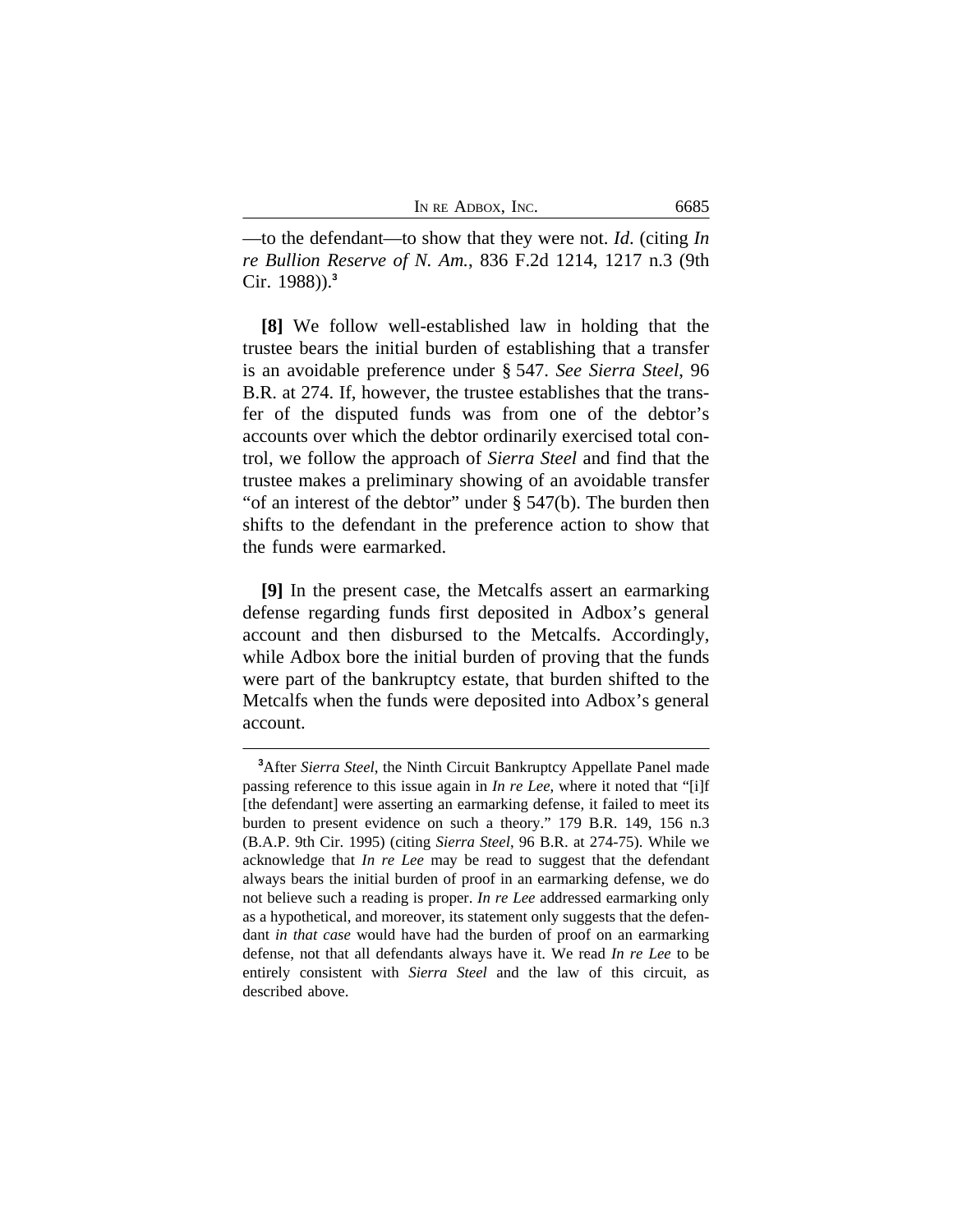#### **C. Merits of the Motion for Summary Judgment**

**[10]** We now turn to the merits of the motion for summary judgment in the preference action. The earmarking doctrine applies "when a third party lends money to a debtor for the specific purpose of paying a selected creditor." *Superior Stamp*, 223 F.3d at 1008 (quoting *In re Kemp Pac. Fisheries, Inc.*, 16 F.3d 313, 316 (9th Cir. 1994)). In *Superior Stamp*, we identified the key question for the applicability of earmarking: "whether the debtor had the right to disburse the funds to whomever it wished, or whether their disbursement was limited to a particular creditor or creditors under the agreement with the new creditor." *Id*. at 1009.

**[11]** Under *Superior Stamp*, the Metcalfs' claim fails because they have not raised a genuine issue as to whether the lender (Accenta/Ernetoft) and debtor (Adbox/Wernerdal) agreed that the loan must be used to pay the antecedent debt to the Metcalfs. Because the loaned funds traced to Adbox's general account, the burden to establishing earmarking shifted to the Metcalfs, and the Metcalfs admit that there is no direct evidence of any agreement with the lender requiring that the funds be used to satisfy the debt to them.

**[12]** The Metcalfs argue, however, that the existence of such an agreement may be inferred from the surrounding factual circumstances. In support of this assertion, the Metcalfs cite Ernetoft's testimony that "Christer [Wernerdal] came to me and he needed . . . some money. I think it was for paying Mr. Metcalf," that Adbox needed the loan because "they had this [sic] \$22,000 as they said they will use to pay off Mr. Metcalf," and that it was his understanding that Whitburn used the loan proceeds "to pay the amount that was owing [sic] to Mr. Metcalf." However, the Metcalfs identify no evidence that the loan was in any way conditioned on its being used to pay the debt to them; no direct evidence of any agreement between Ernetoft, Wernerdal, or Whitburn that the funds be so used; and no evidence that Wernerdal's (and Adbox's)